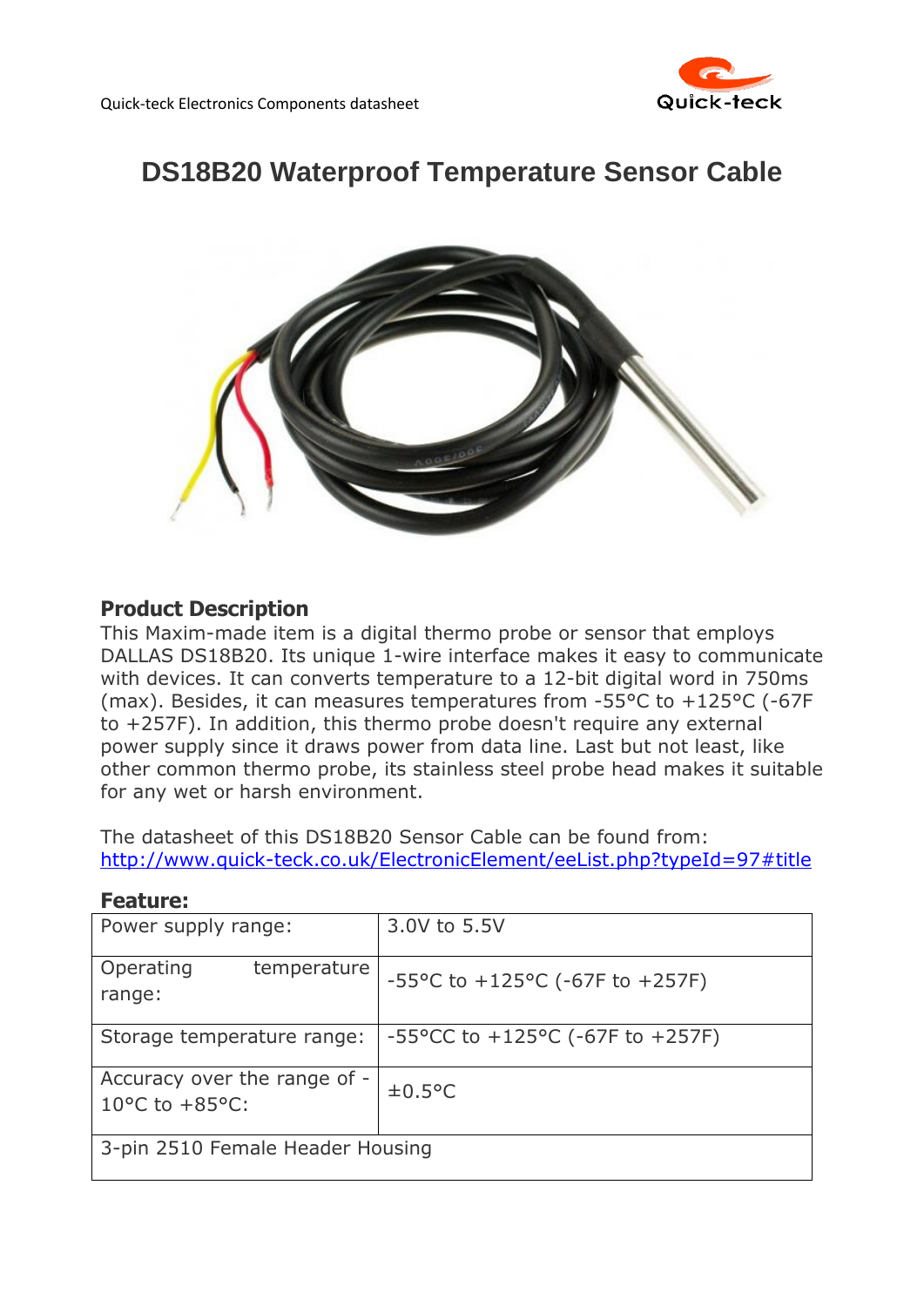

Quick-teck Electronics Components datasheet Waterproof Stainless steel sheath

| Stainless steel sheath |                                                   |
|------------------------|---------------------------------------------------|
| Size of Sheath:        | $6*50mm$                                          |
| Connector:             | RJ11/RJ12, 3P-2510, USB.                          |
| Pin Definition:        | Black: G<br>Yellow: DATA<br>RED: VCC<br><b>ND</b> |
| Cable length:          | 1meter, 2m, 3m, 4m are available upon<br>request. |

## **Application:**

The DS18B20 Digital Temperature Probe provides 9 to 12 bit (configurable) temperature readings which indicate the temperature of the d evice. Information is sent to/from the DS18B20 over a 1-

Wire interface, so that only one wire (and ground)

needs to be connected from a central microprocessor to a DS18B20. Power f or reading, writing, and performing temperature conversions can be derived from the data line itself with no need for an external power source.

Because each DS18B20 contains a unique silicon serial number, multiple DS 18B20s can exist on the same 1Wire bus. This allows for placing temperatur e sensors in many different places. Applications where this feature is useful i nclude HVAC environmental controls, sensing temperatures inside buildings, equipment or machinery, and process monitoring and control.

## **Details**: